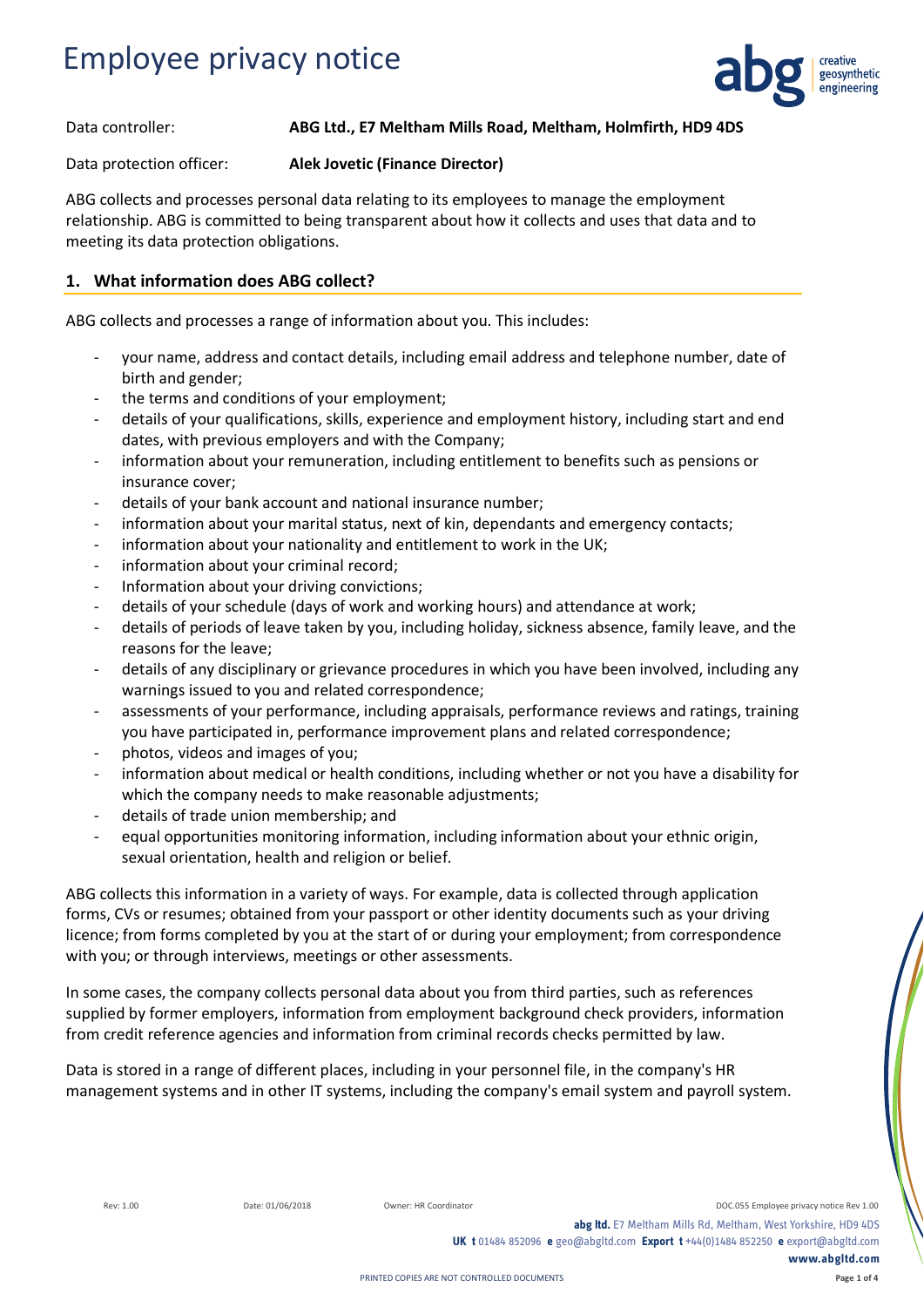

### **2. Why does ABG process personal data?**

ABG needs to process data to enter into an employment contract with you and to meet its obligations under your employment contract. For example, it needs to process your data to provide you with an employment contract, to pay you in accordance with your employment contract and to administer benefits, pension and insurance entitlements.

In some cases, the company needs to process data to ensure that it is complying with its legal obligations. For example, it is required to check an employee's entitlement to work in the UK, to deduct tax, to comply with health and safety laws and to enable employees to take periods of leave to which they are entitled.

In other cases, ABG has a legitimate interest in processing personal data before, during and after the end of the employment relationship. Processing employee data allows the company to:

- maintain accurate and up-to-date employment records and contact details (including details of who to contact in the event of an emergency), and records of employee contractual and statutory rights;
- operate and keep a record of disciplinary and grievance processes, to ensure acceptable conduct within the workplace;
- operate and keep a record of employee performance and related processes including training, to plan for career development, and for succession planning and workforce management purposes;
- operate and keep a record of absence and absence management procedures, to allow effective workforce management and ensure that employees are receiving the pay or other benefits to which they are entitled;
- obtain occupational health advice, to ensure that it complies with duties in relation to individuals with disabilities, meet its obligations under health and safety law, and ensure that employees are receiving the pay or other benefits to which they are entitled;
- operate and keep a record of other types of leave (including maternity, paternity, adoption, parental and shared parental leave), to allow effective workforce management, to ensure that the company complies with duties in relation to leave entitlement, and to ensure that employees are receiving the pay or other benefits to which they are entitled;
- ensure effective general HR, business administration, promotional and marketing activities;
- provide references on request for current or former employees;
- respond to and defend against legal claims; and
- maintain and promote equality in the workplace.

Some special categories of personal data, such as information about health or medical conditions, is processed to carry out employment law obligations (such as those in relation to employees with disabilities and for health and safety purposes). Information about trade union membership is processed to allow the company to operate check-off for union subscriptions.

Where the company processes other special categories of personal data, such as information about ethnic origin, sexual orientation, health or religion or belief, this is done for the purposes of equal opportunities monitoring.

#### **3. Who has access to data?**

Your information will be shared internally, including with members of the HR team, payroll team, your line manager, managers in the business area in which you work, IT staff if access to the data is necessary for performance of their roles and Directors.

ABG may share your data with third parties in order to obtain pre-employment references from other employers, obtain employment background checks from third-party providers and obtain necessary

Rev: 1.00 Date: 01/06/2018 Owner: HR Coordinator Device Assessment DOC.055 Employee privacy notice Rev 1.00

**abg ltd.** E7 Meltham Mills Rd, Meltham, West Yorkshire, HD9 4DS

**UK t** 01484 852096 **e** geo@abgltd.com **Export t** +44(0)1484 852250 **e** export@abgltd.com **www.abgltd.com**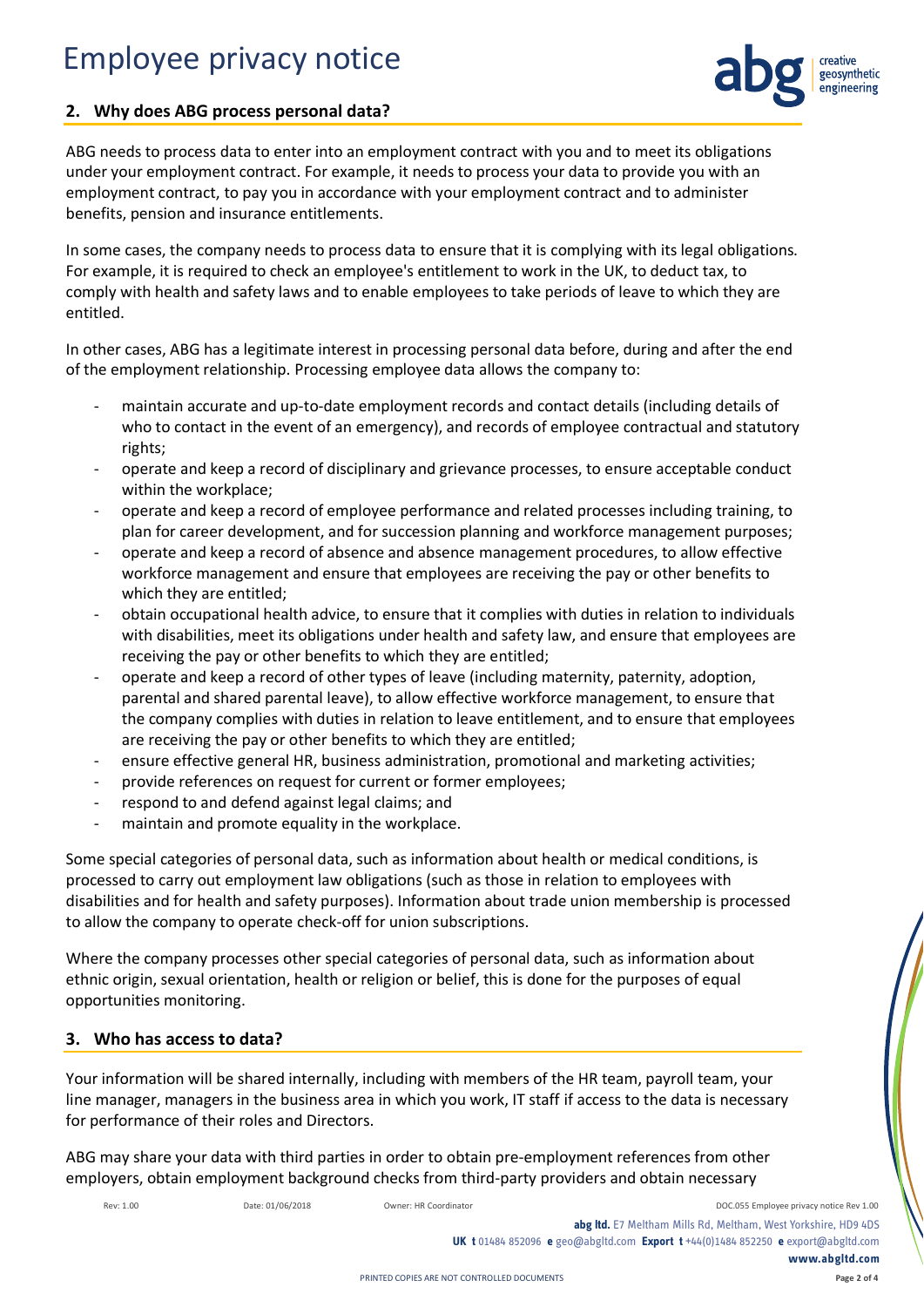

criminal records checks from the Disclosure and Barring Service. ABG may also share your data with the parties in the context of a sale of some or all of its business. In those circumstances the data will be subject to confidentiality arrangements.

ABG also shares your data with third parties that process data on its behalf in connection with, the provision of benefits, pensions and the provision of occupational health services when required.

ABG will not transfer your data to countries outside the European Economic Area.

### **4. How does ABG protect data?**

ABG takes the security of your data seriously. The company has internal policies and controls in place to try to ensure that your data is not lost, accidentally destroyed, misused or disclosed, and is not accessed except by its employees in the performance of their duties. This includes the ABG Data Protection Policy, Sales and Marketing GDPR policy and the procedure for requesting personal data.

Where the company engages third parties to process personal data on its behalf, they do so on the basis of written instructions, are under a duty of confidentiality and are obliged to implement appropriate technical and organisational measures to ensure the security of data.

### **5. For how long does ABG keep data?**

ABG will hold your personal data for at least the duration of the recruitment period and your employment. The periods for which your data is held after the end of employment are dictated by the UK statutory retention periods where applicable. For many types of HR records and data there is no definitive retention period. In these cases, in line with the UK Limitation Act 1980, which contains a six year time limit for starting many legal proceedings, records and data will be kept for a corresponding six year period from the end of the financial year in which the effective date of termination falls. The relevant retention periods are:

Statutory retention periods:

- Accident books, accident records/reports: 3 years from the date of the last entry.
- Accounting records: 3 years.
- Income tax and NI returns, income tax records and correspondence with HMRC: not less than 3 years after the end of the financial year to which they relate.
- Medical records as specified by the Control of Substances Hazardous to Health Regulations (COSHH): 40 years from the date of the last entry.
- National minimum wage records: 3 years after the end of the pay reference period following the one that the records cover.
- Records of tests and examinations of control systems and protective equipment under the Control of Substances Hazardous to Health Regulations (COSHH): 5 years from the date on which the tests were carried out.
- Retirement Benefits Schemes records of notifiable events, for example, relating to incapacity: 6 years from the end of the scheme year in which the event took place.
- Statutory Maternity Pay records, calculations, certificates (Mat B1s) or other medical evidence: 3 years after the end of the tax year in which the maternity period ends.
- Wage/salary records (also overtime, bonuses, expenses): 6 years.
- Working time records: 2 years from date on which they were made.

Rev: 1.00 Date: 01/06/2018 Owner: HR Coordinator Communication DOC.055 Employee privacy notice Rev 1.00

**abg ltd.** E7 Meltham Mills Rd, Meltham, West Yorkshire, HD9 4DS